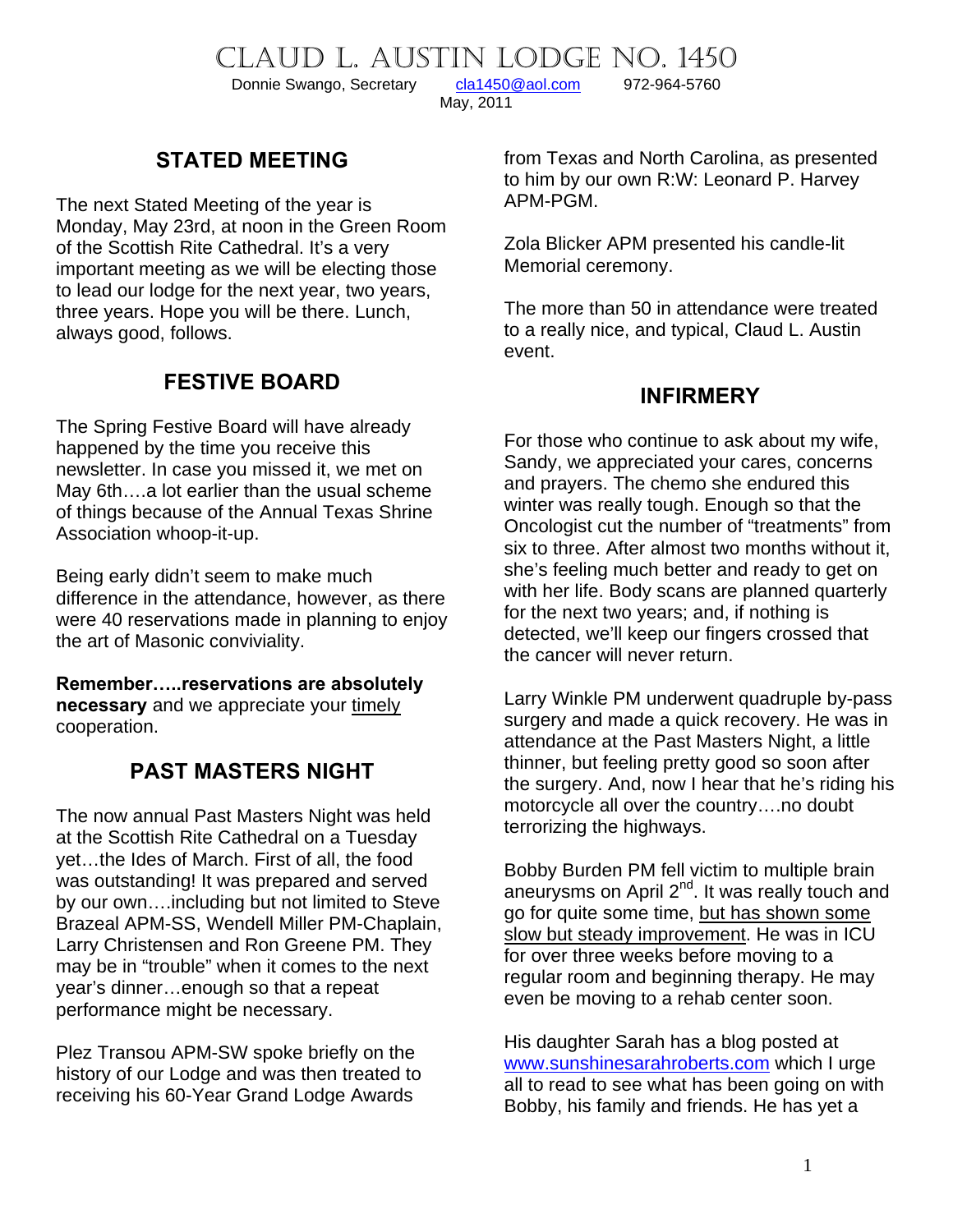rough and rugged road to travel over, but we can all hope and pray that he will have a full recovery and be back at Lodge soon.

Billy Ray Dickey APM had his shoulder replaced and from what I hear is still working out the kinks of the new one.

If you know of anyone else in our Lodge's family who is sick or distressed, please let me know so we can all share in wishing for their quick and complete recovery.

### **LODGE ROSTER**

Since we had so few returns of roster information this past year, I will try a new tact this year. Whether I am re-elected to serve as Secretary again or not, I plan to send to each member the roster information I have. It will be up to you to respond to me that it is either correct or that I need to make changes accordingly. If someone fails to respond, as it has been suggested to me, I will leave their name and old information out of the Roster redo. After all, there is no reason to publish a name with incorrect information. Your cooperation will be most appreciated.

#### **CALENDAR**

| Monday, May 23                              | <b>Stated Meeting/Elections</b>               |
|---------------------------------------------|-----------------------------------------------|
| Monday, June 27                             | Installation                                  |
| Monday, August 22<br>Friday, August 26      | <b>Stated Meeting</b><br><b>Festive Board</b> |
| Monday, November 28                         | <b>Stated Meeting</b>                         |
| Thursday-Saturday<br>December 1-3           | <b>Grand Lodge</b>                            |
| Friday, December 9<br>Saturday, December 10 | <b>Festive Board</b><br><b>Holiday Brunch</b> |

**There can always be changes…..watch for them** 

### **SECURING OUR LODGE'S FUTURE**

As we are getting ready to enter our  $25<sup>th</sup>$  year of the practice of Masonry and Masonic Conviviality, we need to think about securing the future of our Lodge….financially.

We have benefitted for lo these many years by the generosity of our name sake, the late Claud Lee Austin PGM, when he left the Lodge the residue of his estate.

Not long afterwards, the leadership of our Lodge thought it would be great to endow each member, that there would be no "dues" to collect annually….receiving instead, the disbursement of funds from the Endowed Membership program of the Grand Lodge.

That "worked" for several years; but then, the economy started a downward trend and interest rates dropped like flies. Combine that with some really big, amateurish investment moves by the appointed Grand Lodge Investment Committee, and we (all Lodges with endowed members) are suffering from first, a very low return on our members investments in the program and second, NO return on investments for the past two years.

We, that is Claud L. Austin Lodge, have been able to protect a large part of our funds with proper investments and sound fiscal responsibility, by not touching any principle for many years.

However, with interest at all-time lows, and without any distributions from our endowed memberships, that may change. Even though we have had a program of requiring a Dining Fee to cover the costs of our Festive Boards, Holiday Brunches and Past Masters Nights, we still have some on-going expenses and the need to do some charitable things as required by the IRS.

So, what I am about to say is that we need to start thinking about securing our future by perhaps increasing our principle whether by donations or bequeaths or fund raisers.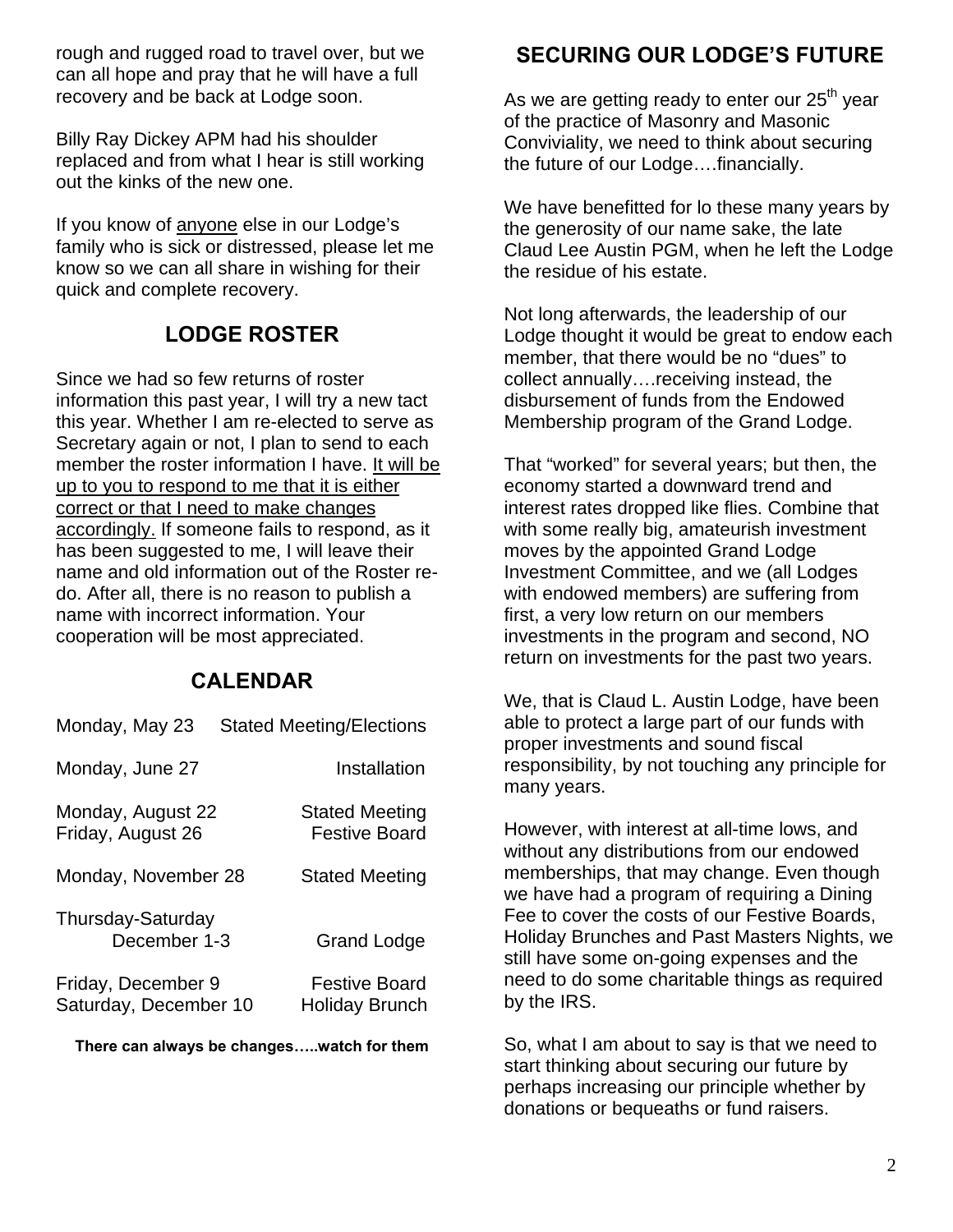We have had some very wealthy members of our Lodge who have departed this earth and nary a one must have given the Lodge or its future any thought….though most were very active in their enjoyment in our practice of Masonry.

We are not "hurting" at the present time, Brethren. Understand, though, that the time of our money "growing on trees" is not going to last forever…..and we need to do what we can, what we want to, for our future.

Our Lodge is like no other in Texas. Others have tried to copy us but none have had the success of Claud L. Austin Lodge.

After we think about this, Brethren, we need to act, as the future starts now.

**FROM THE POST OFFICE WALL** 



### **10 THINGS THAT MAKE YOU GO HMMMM!?**

- 1. Why do we park in driveways and drive on parkways?
- 2. Do Lipton employees take coffee breaks?
- 3. Can I yell "movie" in a crowded firehouse?
- 4. Can you be a closet claustrophobic?
- 5. How do a fool and his money GET together?
- 6. Why does Hawaii have interstate highways?
- 7. How is it that a building burns up as it burns down?
- 8. If a train station is where the train stops, what is a workstation?
- 9. If nothing ever sticks to Teflon, how do they make Teflon stick to the pan?
- 10. If the pen is mightier than the sword, and a picture is worth a thousand words, how dangerous is a fax?

# **SOMEONE'S HAVING FUN**



**LAWS OF………..** 

 **Law of Variation -** If you change lines (or traffic lanes), the one you were in will always move faster than the one you are in now (works every time).

 **Law of the Bath** - When the body is fully immersed in water, the telephone rings.

**Law of Close Encounters** - The probability o f meeting someone you know increases dramatically when you are with someone you don't want to be seen with.

 **Law of the Result -** When you try to prove to someone that a machine won't work, it will...  **Law of Biomechanics -** The severity of the itch is inversely proportional to the reach.

# **RANDOM THOUGHTS**

Nothing sucks more than that moment during